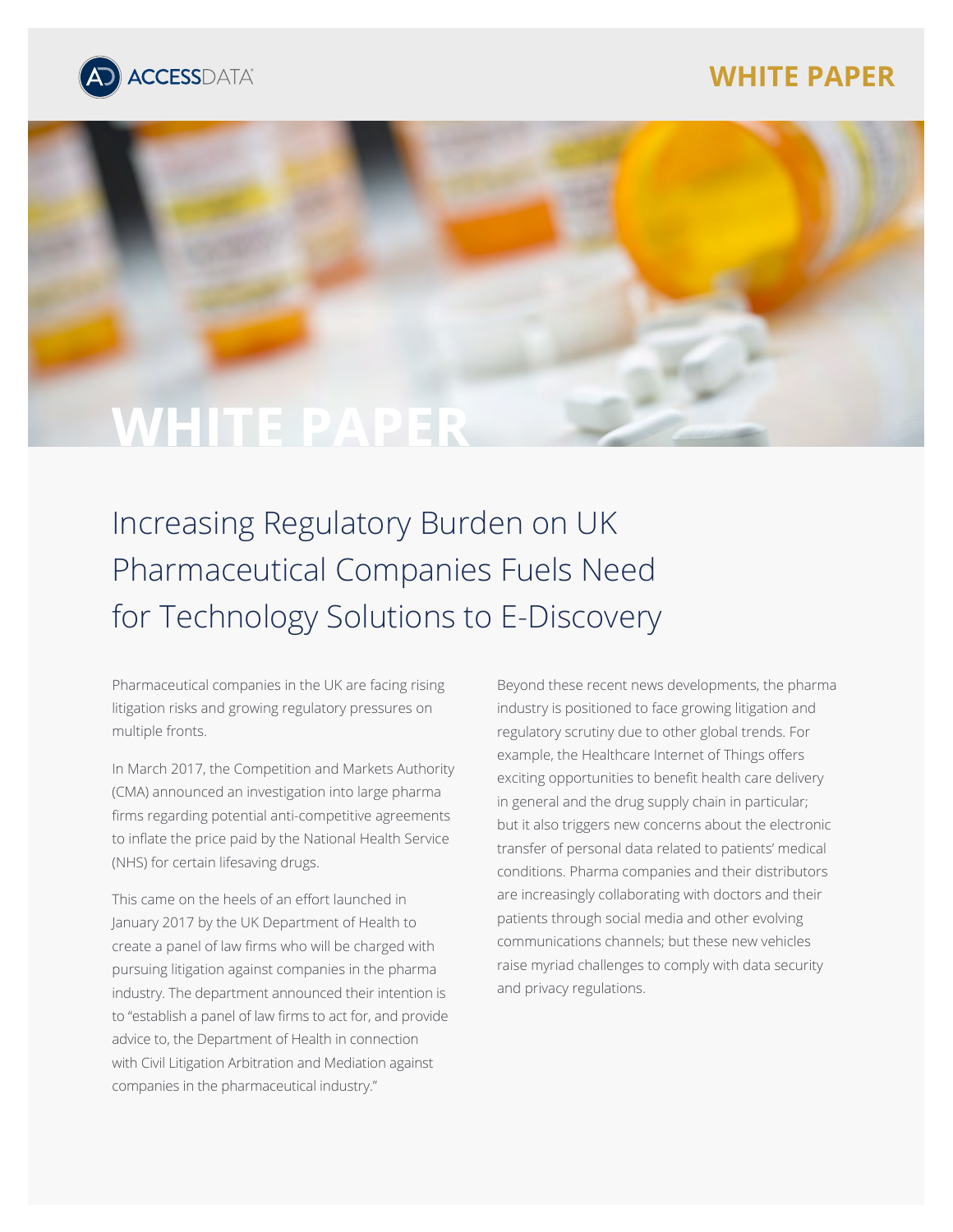### **Managing E-Discovery**

This growing regulatory and litigation pressure on UK pharma companies raises the stakes on how corporate executive teams manage electronic data that resides on email servers and other data repositories. In the heat of a government investigation or a legal battle, it's likely that a company will be called upon to conduct e-discovery review vast troves of electronic data and produce responsive evidence—under incredibly tight deadlines.

Moreover, these e-discovery challenges are even greater for pharmaceutical companies because they often require them to harvest data from restricted information sources that hold complex clinical trial records, adverse reaction findings, and highly confidential sales analysis reports.

Corporate legal executives are typically assigned the burden of managing a pharma company's e-discovery obligations during a regulatory investigation or a legal dispute with another company. Experts advise that a few key strategies can help pharma executives better manage their e-discovery responsibilities:

Your team must strictly comply with relevant data privacy laws, such as the process used to transport privacy-restricted data between locations.

#### **1. Know Your Data**

It's important to take a pro-active approach to the way you manage information throughout the organization. Start by understanding the underlying data landscape: Are your company's emails archived? Do you use cloud servers or on-premises servers? What communications platforms do you use? Then make sure you have a clear information governance policy that establishes a data retention schedule for each type of data in your organization. This will aid with e-discovery management when the time arises and will provide you with a clear line of defense if specific data troves are unavailable to regulators or litigation adversaries.

#### **2. Beware Data Privacy**

Evaluate how relevant privacy laws (International, EU, UK) might impact the e-discovery process. For example, you need to ensure that your team is in compliance with the new EU-U.S. Privacy Shield standard. A best practice is to consult outside counsel for a thorough assessment of privacy requirements that can impact the data collection workflow. For example, your team must strictly comply with relevant data privacy laws, such as the process used to transport privacy-restricted data between locations from which it is collected and processed.

#### **3. Get Your Workflow Right**

It's crucial to have sound quality-control procedures in place for your entire e-discovery process. To make sure that you're prepared for a regulatory or litigation demand, conduct thorough quality-control checks on accuracy and defensibility. Document your e-discovery activities in a chain-of-custody form that details the data source, the physical description of media onto which data is transferred, and steps taken throughout the workflow. Also, your team should store all collected data in a redundant environment to protect against data loss.

These initial strategies will help your corporate legal team deploy an e-discovery management approach that will help you better cope with the daunting challenges of managing electronic data in a regulatory investigation or legal dispute. But the reality is that the task is simply too great to be handled with manual systems.

#### **E-Discovery Tools**

Savvy UK pharma companies are managing this surge in electronic data management pressure by leveraging software that helps them deal with huge amounts of data and extracts relevant information.

E-Discovery software collects, extracts and organizes data from all kinds of servers and devices. Importantly, these tools allow in-house teams to discreetly conduct an e-discovery project—collect sensitive data, search for the responsive evidence needed and produce it to the regulators—without involving too many internal or external professionals who might not need to know about the inquiry that is underway.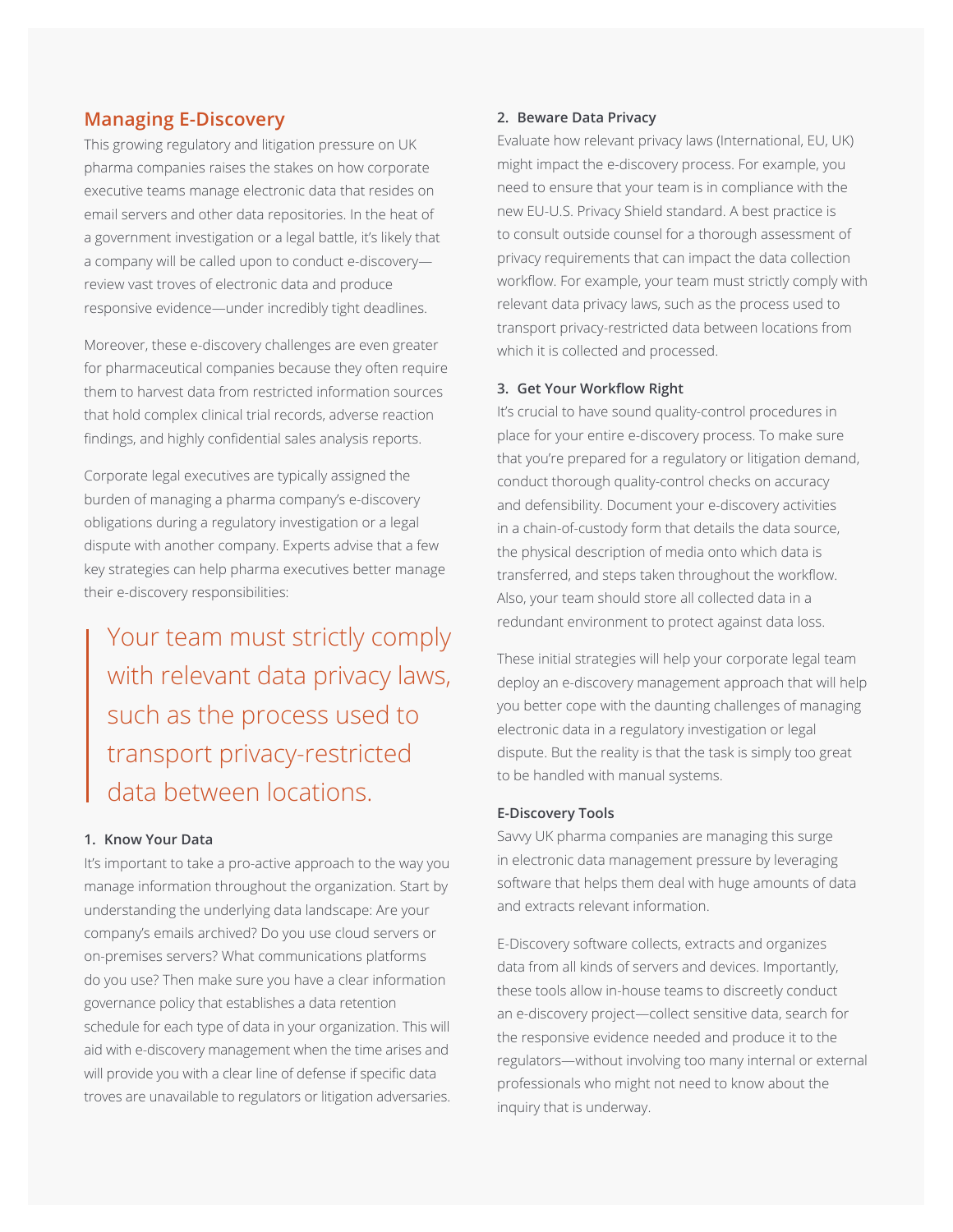

Many UK corporate executives have discovered the benefits of cost-efficiency and risk management that can be realized by using a single software platform to manage the entire spectrum of evidence collection, processing, review and production:

- **Collection**—Corporate teams can leverage the power of software tools to quickly gather the universe of potentially relevant data from their various information systems. For example, the right e-discovery software products can ensure data is not being altered, dropped or missed during collection. Forensic data collection capability is especially valuable in an e-discovery software solution, as it provides not only the strongest level of collection stability but also shows that it's focused on compliance.
- **Processing**—All data that was collected now gets extracted and turned into information that can be culled down for greater relevance. Speed and accuracy are at

a premium here and the ideal software solution should be one that can easily and affordably scale using existing hardware to achieve fast processing speeds. The single criterion that varies the most across e-discovery vendors is accuracy, so make sure you're using a tool that has a proven track record for not only speed and culling rates, but also thoroughness and accuracy of its processing engine.

• **Review**—The best e-discovery software tools help you quickly determine what electronic evidence you now have that will be responsive to the regulatory demand you received. The technology should be able to categorize, refine and bucket the data for you by using functions such as keyword searches and culling. In addition, your software should be able to quantify and present which documents did and did not meet your search criteria for responsiveness to the regulatory or litigation request.